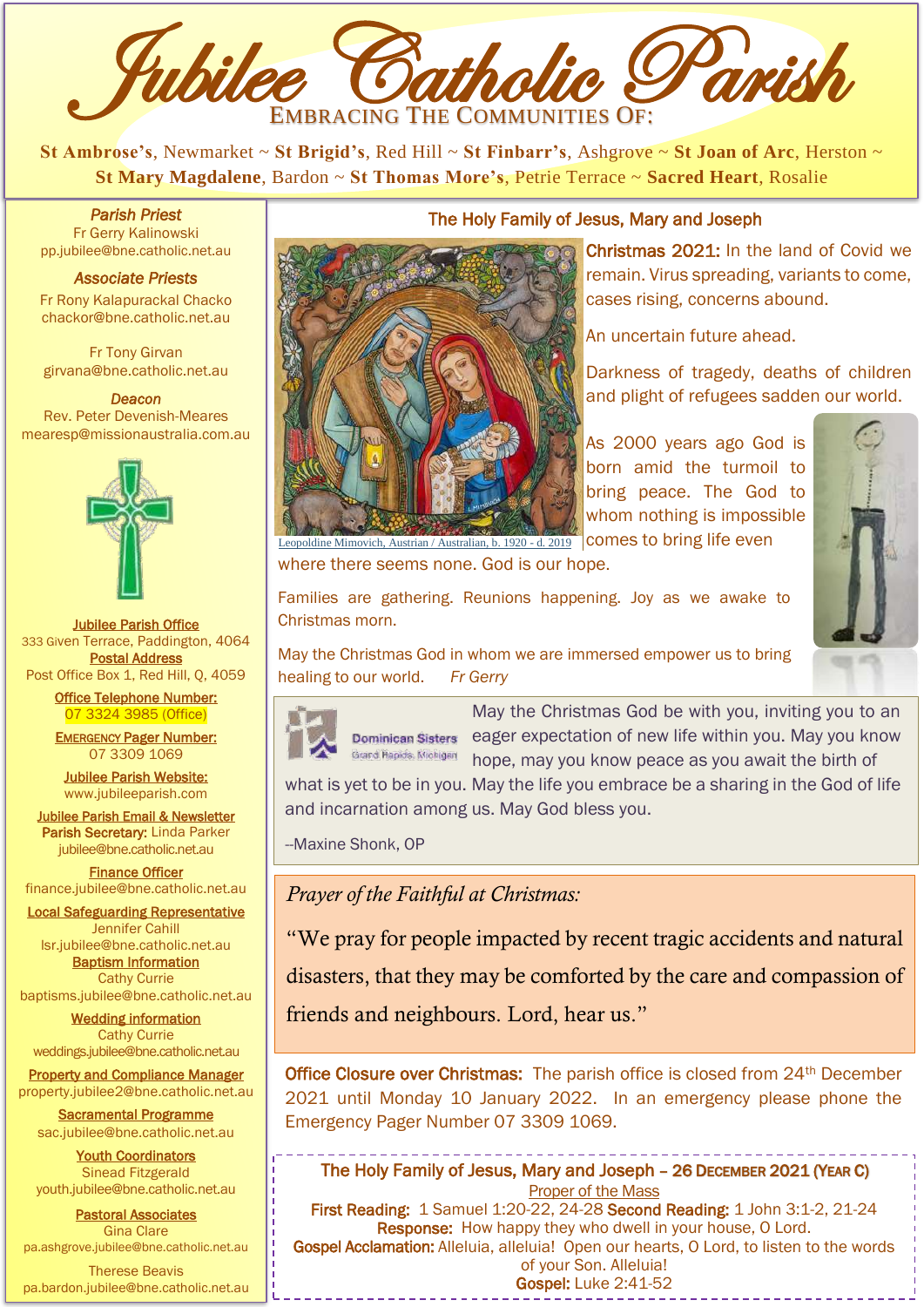

It has been 20 months, since I came to Jubilee Catholic Parish. Now it is almost time to say goodbye from all my ministries here. I am leaving the parish, but this is not a goodbye my dear friends, this is a thank you. Thank you for welcoming me into your community and families and making me feel at home. Thank you for your love, care, concern, and support. Thank you for accepting my accent

and for the patience in understanding my English. I tell you most sincerely, that I never felt that I was not part of this community. More especially, your loving corrections, feedbacks and suggestions helped me a lot in my ministry. I gratefully remember and thank Fr Gerry for his wholehearted support and concern. I also thank all the fellow priests and brothers in Jubilee Community. Our office staff, sacristans, volunteers, Principals, APRE's, teachers, students and my beloved parishioners. You all made my ministries easier. Thank you sincerely. I am leaving Jubilee Parish with all the sweet memories. Thank you for everything you gave to me. You are of course most welcome to visit Cleveland. Kindly keep me in your prayers. *Fr Rony*

Movements: 23 December we farewelled Linda Parker our parish secretary. We are extremely grateful for her gracious dedicated presence. God's abundant blessings to her as she moves south.

On Monday 10 January 2022 Jane Cameron will be welcomed as our next parish secretary.

30 December Fr Rony departs for Cleveland as Parish Priest.

31 December Fr Dang Nguyen arrives as Jubilee's next associate pastor.



SAFEGUARDING AT JUBILEE PARISH: Protecting, valuing and cherishing children and the vulnerable is at the heart of Christian faith and the Archdiocese of Brisbane has zero tolerance for all forms of abuse. This commitment to safeguarding all parishioners, particularly children and vulnerable adults, is implemented through the Archdiocese Office for Safeguarding Services, with grass roots assistance from Local Safeguarding Representatives in each parish.

The practices at Jubilee Parish support the belief that the safety and the dignity of every person is the responsibility of every parishioner. For information about safeguarding at Jubilee Parish or to report an incident, please visit

<http://www.jubileeparish.com/safeguarding.html>

For more information on the work of the Archdiocese, visit <https://brisbanecatholic.org.au/safeguarding/safeguard/>





Monday 27 December No Mass (Red Hill)

Tuesday 28 December Mass (Newmarket) 9:00am

Wednesday 29 December No Mass (Rosalie) No Mass (Bardon)

Thursday 30 December Mass (Red Hill) 6:30am Mass (Ashgrove) 9:00am

Friday 31 December Mass (Rosalie) 9:00am

Saturday 1 January Individual Reconciliation (Rosalie) 4:00pm-4:20pm (Ashgrove) 5:15pm-5:45pm

The Epiphany of the Lord 2<sup>nd</sup> January 2022

Saturday Vigil Mass (Rosalie) 4:30pm Mass (Ashgrove) 6:00pm

Sunday 2 January Mass (Herston) 7:30am Mass (Bardon) 8:00am Mass (Ashgrove) 8:30am Mass (Newmarket) 9:30am Mass (Red Hill) 10:00am Korean Mass (Rosalie) 10:00am Mass (Rosalie) 5:30pm

Don't forget to collect your Jubilee Parish 2022 Calendar

*Carols on Clyde*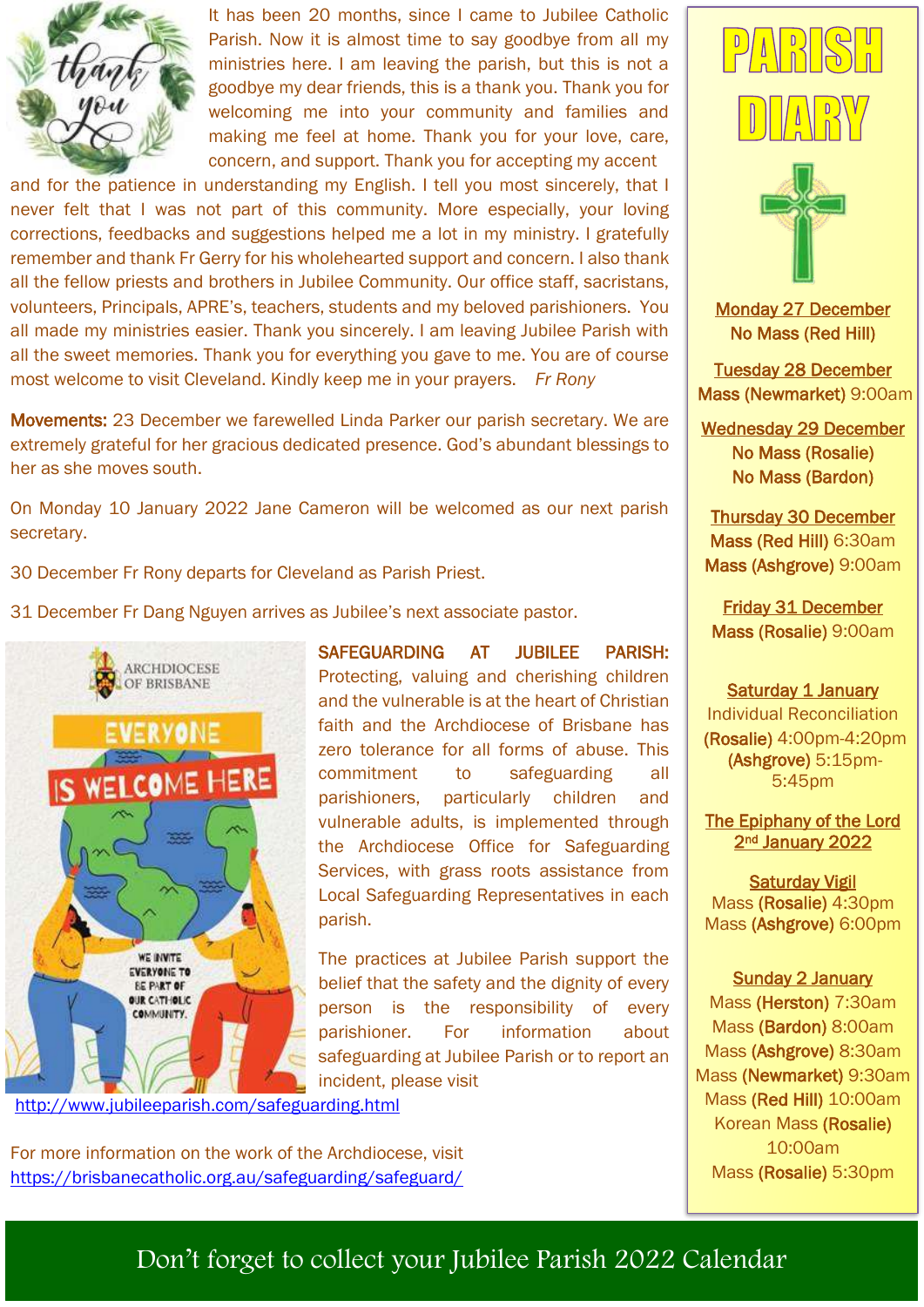I THANK YOU! Fr Rony, and I abundantly thank you for all that you are in living your discipleship. We deeply appreciate your faith filled lives and faithful worship. To each, whether you see yourselves as great or small, or somewhere in between, you are an essential part of God-with-us. Blessings on your Christmas. May joy, peace and hope be born again into your families.

Dziekuje! (that's Polish) Fr Rony, and I are experiencing the good will of the season through the generosity of parishioners. For all the well-wishers, cards, gifts and Christmas cheer in which we are sharing we are grateful. Your kindness and generosity shows wonderful largesse – which is where our waistlines are also going to be!! Thank you!

Nanni! (Malayalam - Kerala) Numerous parishioners do an incredible amount of voluntary work that keeps the parish alive and well. Those inside the church with the ambience, outside with external environment, with celebration of liturgy, marshals and ushers, pastoral care, outreach, evangelisation and discipleship. You are greatly appreciated.

May you be richly blest this Christmas.



J

#### Fruits of First Plenary Council Assembly published

The fruits of the first general assembly of the Fifth Plenary Council of Australia have been gathered together in a new report.

The document was published Thursday 9 December.

The proposals already put forward will be used to identify thematic focuses for the second general assembly of the Council in July 2022.

Access the document at: <https://bit.ly/FirstAssembly>



"For it to be truly Christmas, let us not forget this," the Pope said. "God comes to be with us and asks us to take care of our brothers and sisters, especially the poorest, the weakest and the most fragile, those whom the pandemic risks marginalising even more."

#### Fr Rony Farewell Blessing:

Heavenly Father,

You have chosen us to be your beloved people, and have gathered us to live in this Parish of Jubilee. We thank you for blessing us with Fr Rony as our Associate Pastor for the last two years.

We thank you for the many gifts which he has shared with us: for his spirituality and for his nurturing our spirituality.

We thank you for his capacity to motivate us to work for the good of our community, for his laughter and for his enthusiasm.

We thank you that we have prayed together, worked together, and laughed together.

Give your blessings to Fr Rony as he takes the next step on his priestly journey.

May your Son, the Good Shepherd, inspire his leadership of service.

May he always know that he is loved and appreciated for the good work that he does. May he be guided by your Spirit as he works for the good of the kingdom in Cleveland Catholic Parish.

Father, we make our prayer through Jesus Christ your son, in the loving energy of the Holy Spirit. Amen.